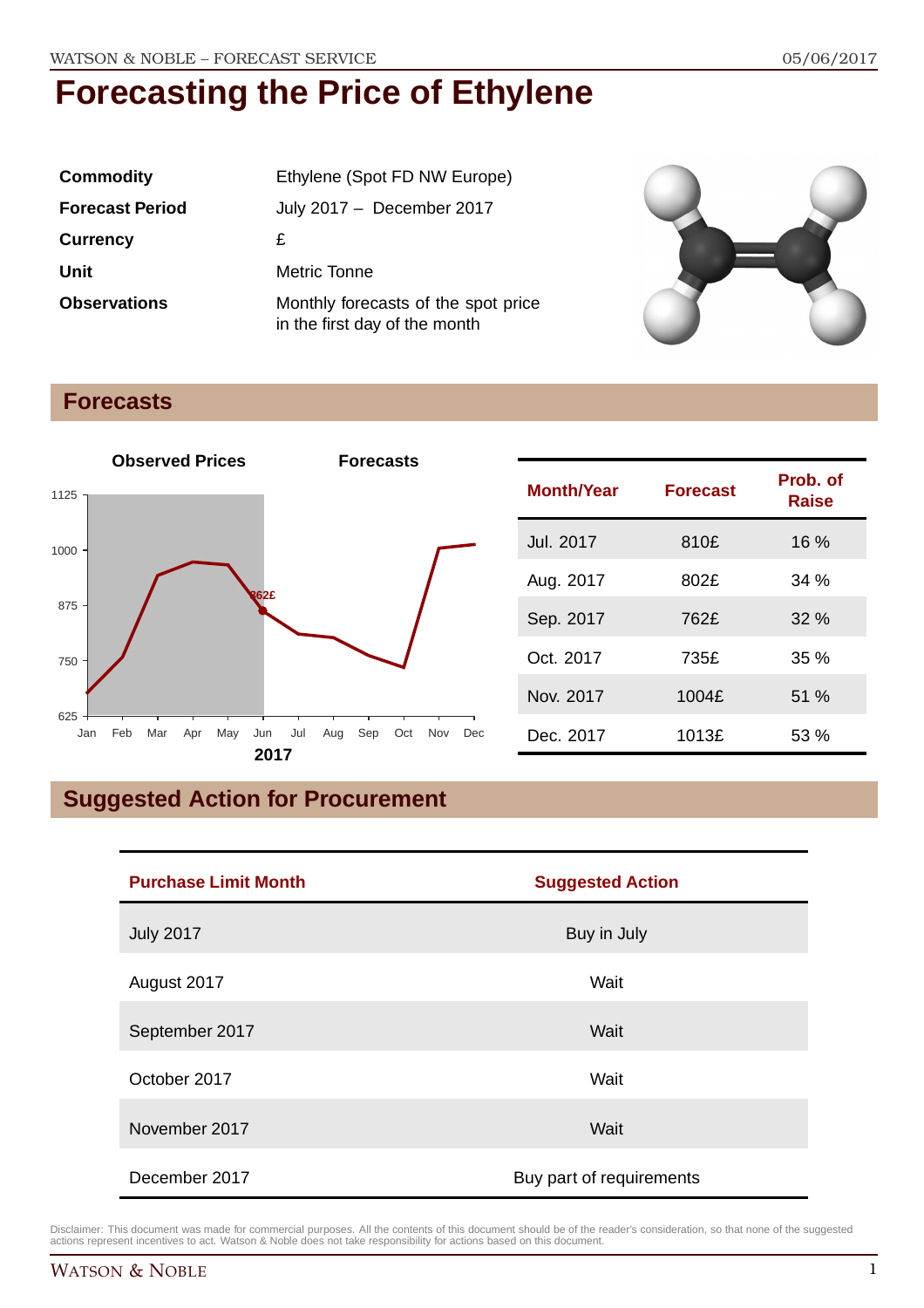## **Impact Analysis: One Month Forecast**



Our algorithm forecasts a lower price of Ethylene in one month: it is expectable that the price decreases 5.97% from 862£ to 810£ until the beginning of July.

## **Indices of Factors**



### **Interpretation**

- Slight increase of Supply: Negative pressure of the Supply index
- Slight decrease of Demand: Negative pressure of the Demand index
- **Negative pressure of the index of Ethylene**
- Positive pressure of the index of variables representing the market upstream
- Negative pressure of the index of variables representing the market downstream
- **Negative pressure of the financial index**
- **Considerably negative pressure of other commodities and other factors**
- Focus on US, UK, and Canada

## **Impact per Country**

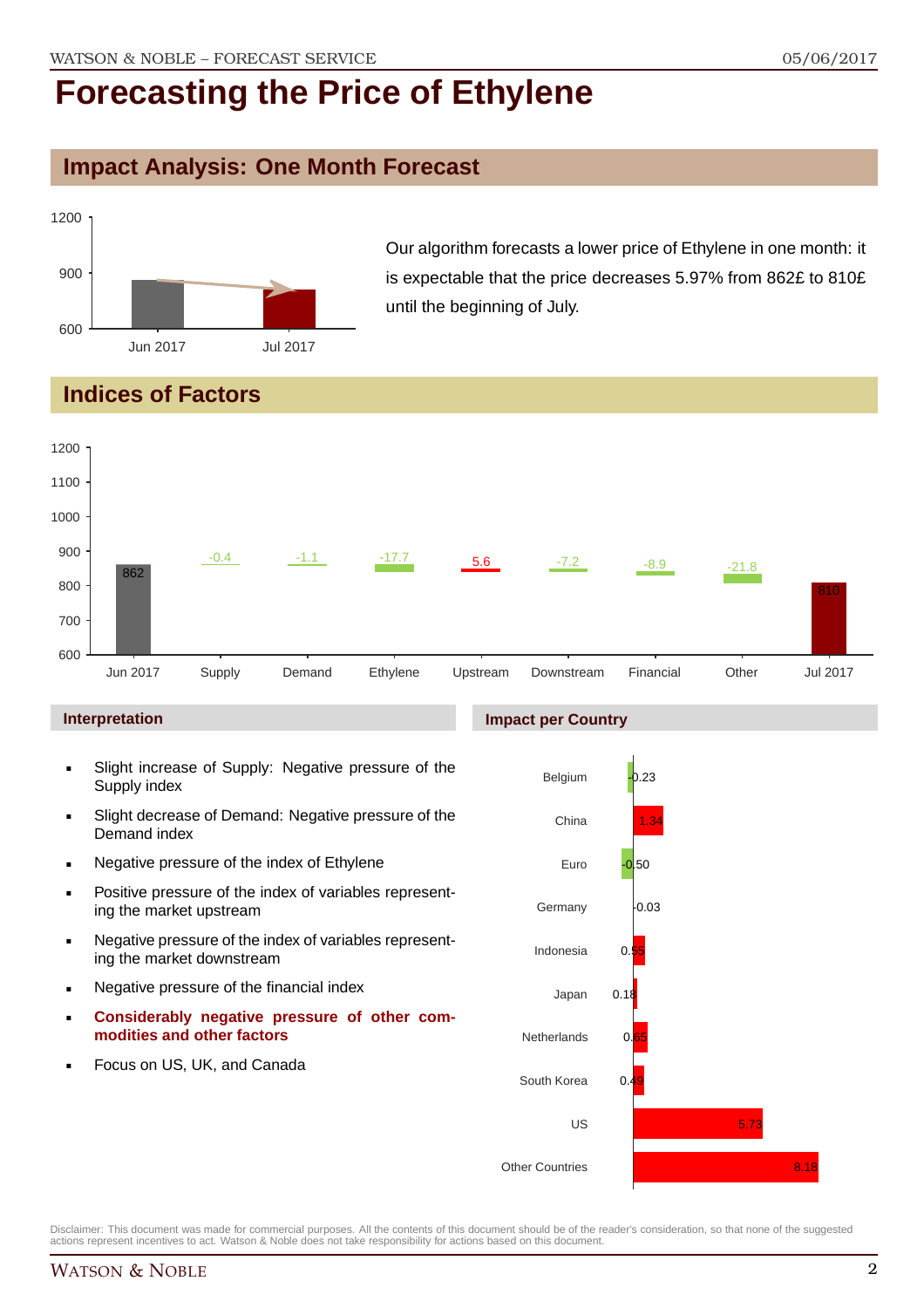## **Impact Analysis: Two Months Forecast**



Our algorithm forecasts a lower price of Ethylene in two months: it is expectable that the price decreases 6.92% from 862£ to 802£ until the beginning of August.

## **Indices of Factors**



### **Interpretation**

- **Increase of Supply**: Negative pressure of the Supply index
- **Decrease of Demand**: Negative pressure of the Demand index
- **Negative pressure of the index of Ethylene**
- Slightly positive pressure of the index of variables representing the market upstream
- Negative pressure of the index of variables representing the market downstream
- **Negative pressure of the financial index**
- **Considerably negative pressure of other commodities and other factors**
- Focus on UAE, Taiwan, and Australia



Disclaimer: This document was made for commercial purposes. All the contents of this document should be of the reader's consideration, so that none of the suggested actions represent incentives to act. Watson & Noble does not take responsibility for actions based on this document.

## WATSON & NOBLE 3

### **Impact per Country**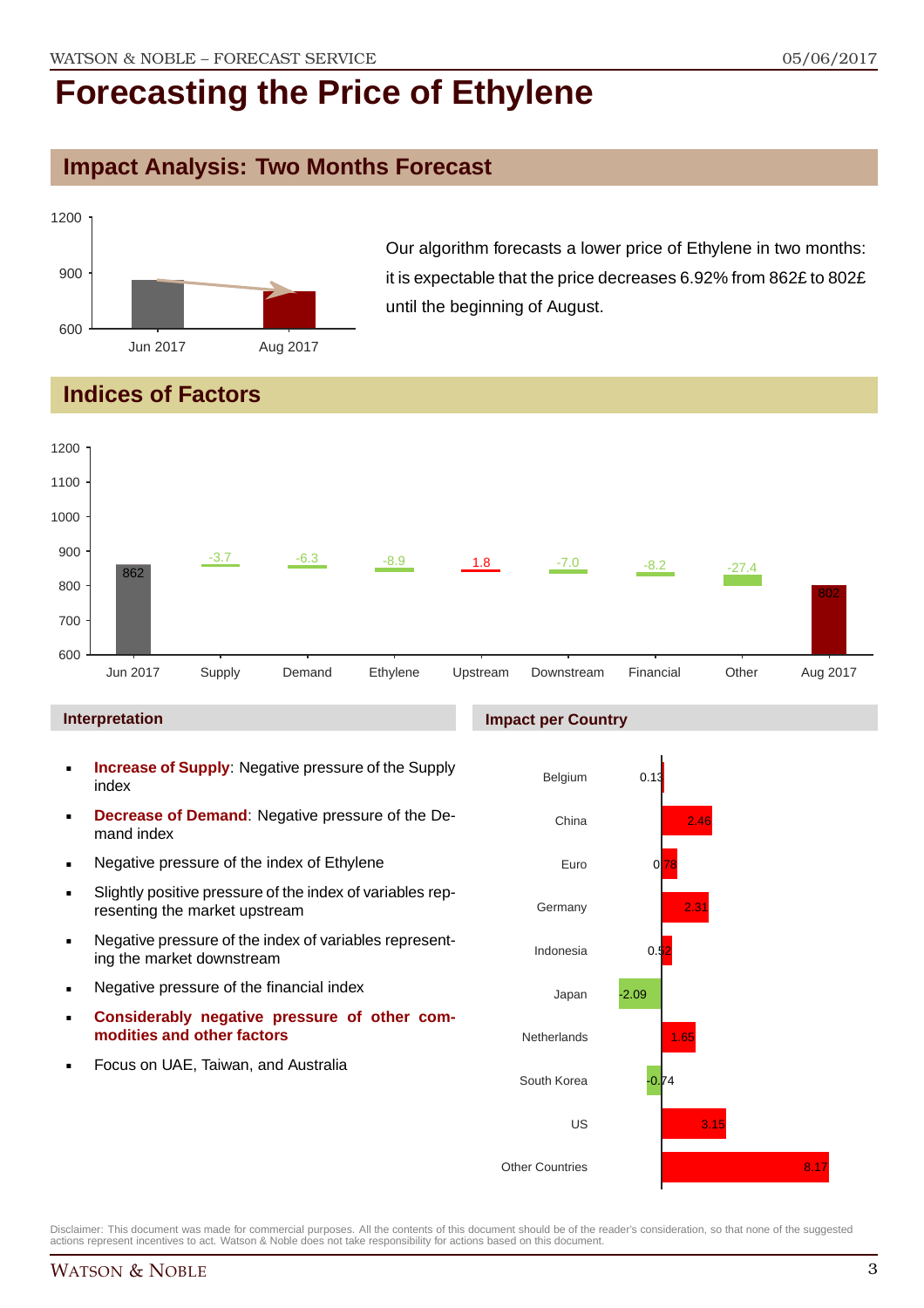## **Impact Analysis: Three Months Forecast**



Our algorithm forecasts a lower price of Ethylene in three months: it is expectable that the price decreases 11.60% from 862£ to 762£ until the beginning of September.

## **Indices of Factors**



### **Interpretation**

- **Increase of Supply**: Negative pressure of the Supply index
- **Increase of Demand**: Positive pressure of the Demand index
- **Positive pressure of the index of Ethylene**
- Negative pressure of the index of variables representing the market upstream
- Negative pressure of the index of variables representing the market downstream
- **Negative pressure of the financial index**
- **Considerably negative pressure of other commodities and other factors**
- Focus on UK, Taiwan, and Japan

### **Impact per Country**

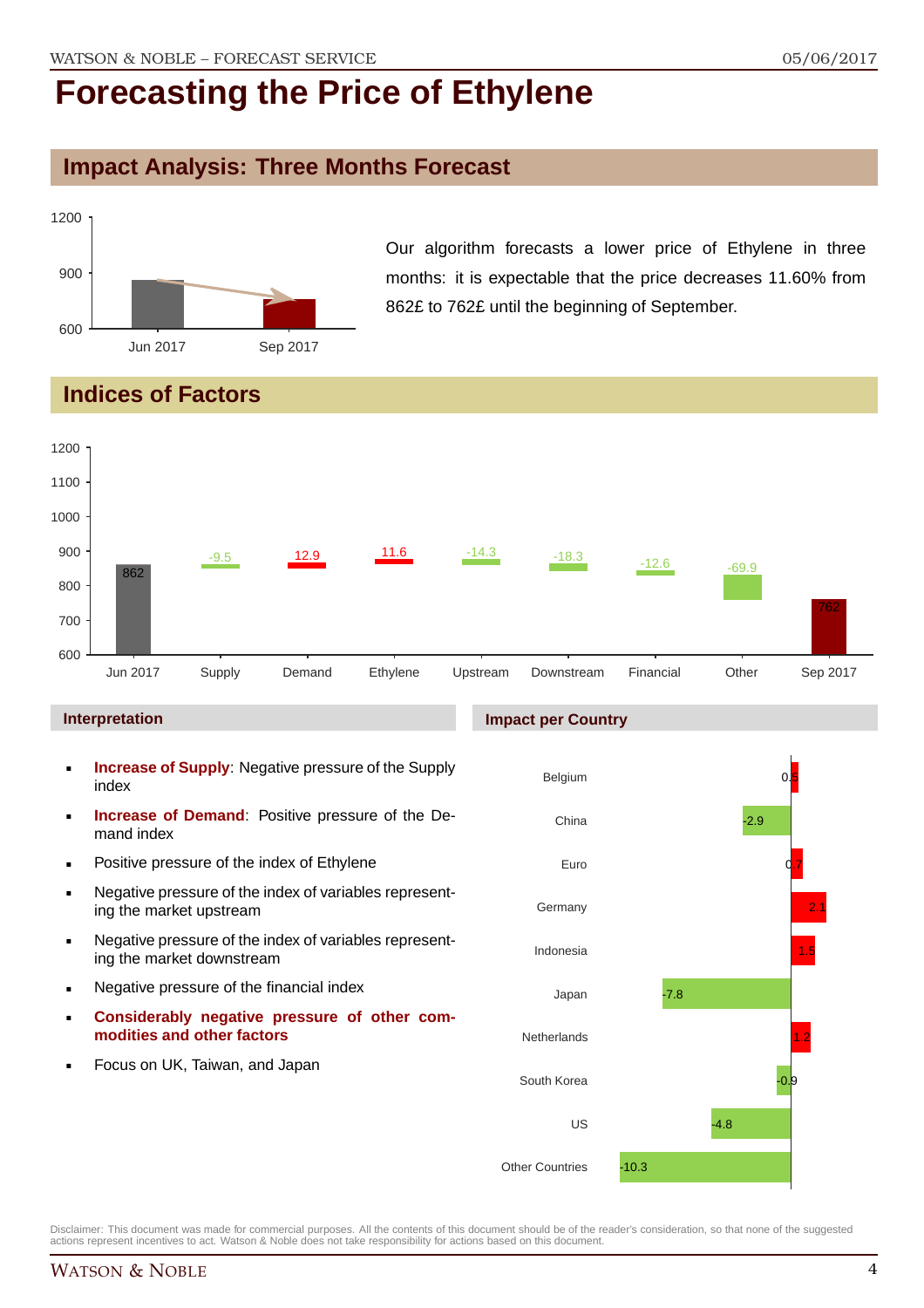## **Impact Analysis: Four Months Forecast**



Our algorithm forecasts a lower price of Ethylene in four months: it is expectable that the price decreases 14.74% from 862£ to 735£ until the beginning of October.

## **Indices of Factors**



### **Interpretation**

- **Increase of Supply**: Negative pressure of the Supply index
- **Decrease of Demand**: Negative pressure of the Demand index
- **Positive pressure of the index of Ethylene**
- Negative pressure of the index of variables representing the market upstream
- Negative pressure of the index of variables representing the market downstream
- Slightly positive pressure of the financial index
- **Considerably negative pressure of other commodities and other factors**
- Focus on UAE, Taiwan, and US

## Belgium China Euro Germany Indonesia Japan **Netherlands** South Korea US Other Countries .<br>2 -1.5 -3.2 -2.6 3.1 -7.0 -1.3  $0.2$ -19.8 -34.9

Disclaimer: This document was made for commercial purposes. All the contents of this document should be of the reader's consideration, so that none of the suggested actions represent incentives to act. Watson & Noble does not take responsibility for actions based on this document.

### **Impact per Country**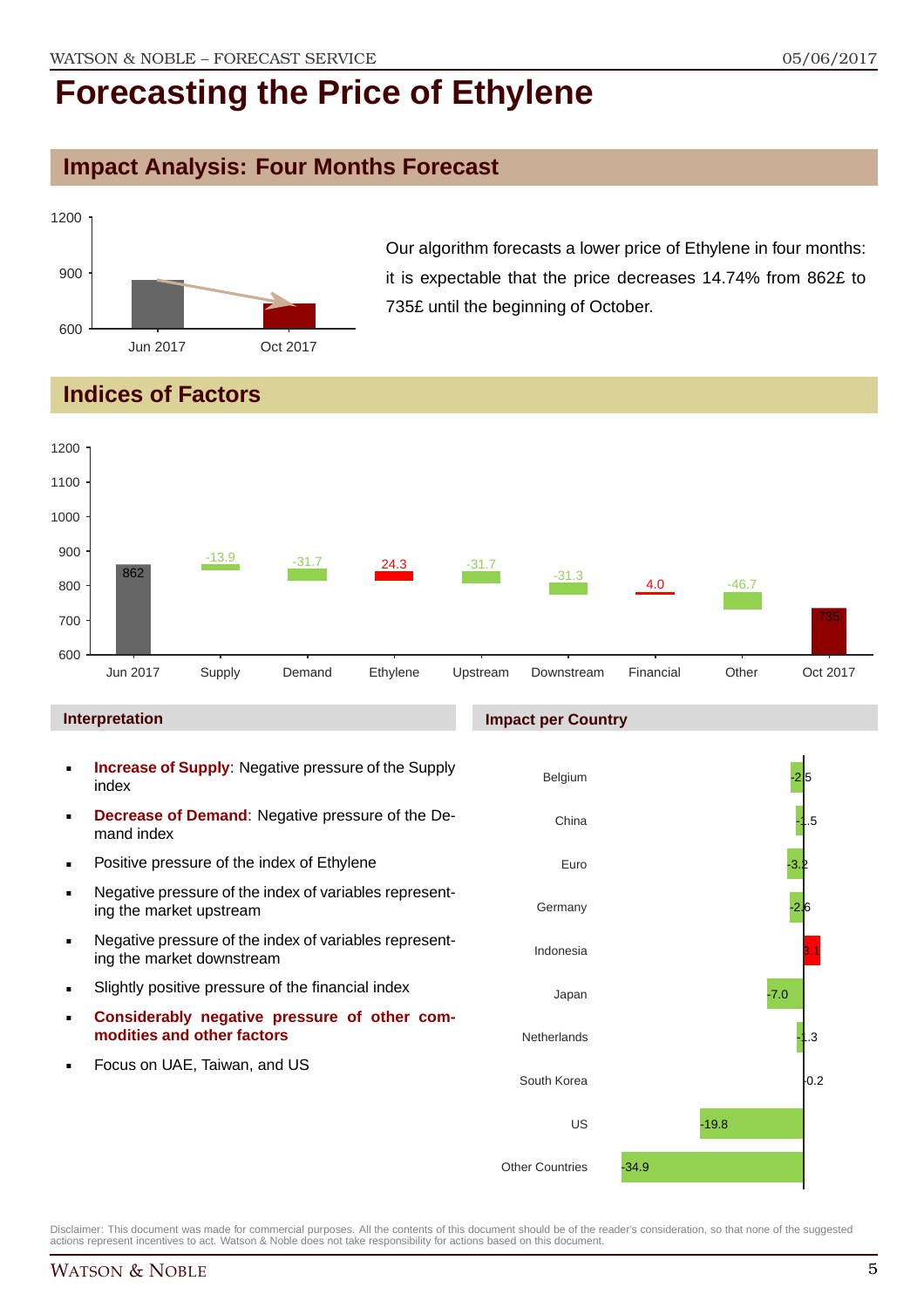## **Impact Analysis: Five Months Forecast**



Our algorithm forecasts a higher price of Ethylene in five months: it is expectable that the price increases 16.50% from 862£ to 1004£ until the beginning of November.

# **Indices of Factors**



### **Interpretation**

- Slight increase of Supply: Negative pressure of the Supply index
- **Increase of Demand**: Positive pressure of the Demand index
- **Considerably positive pressure of the index of Ethylene**
- Positive pressure of the index of variables representing the market upstream
- Slightly negative pressure of the index of variables representing the market downstream
- **Considerably positive pressure of the financial index**
- Negative pressure of other commodities and other factors
- Focus on UAE, Sweden, and US



Disclaimer: This document was made for commercial purposes. All the contents of this document should be of the reader's consideration, so that none of the suggested actions represent incentives to act. Watson & Noble does not take responsibility for actions based on this document.

### **Impact per Country**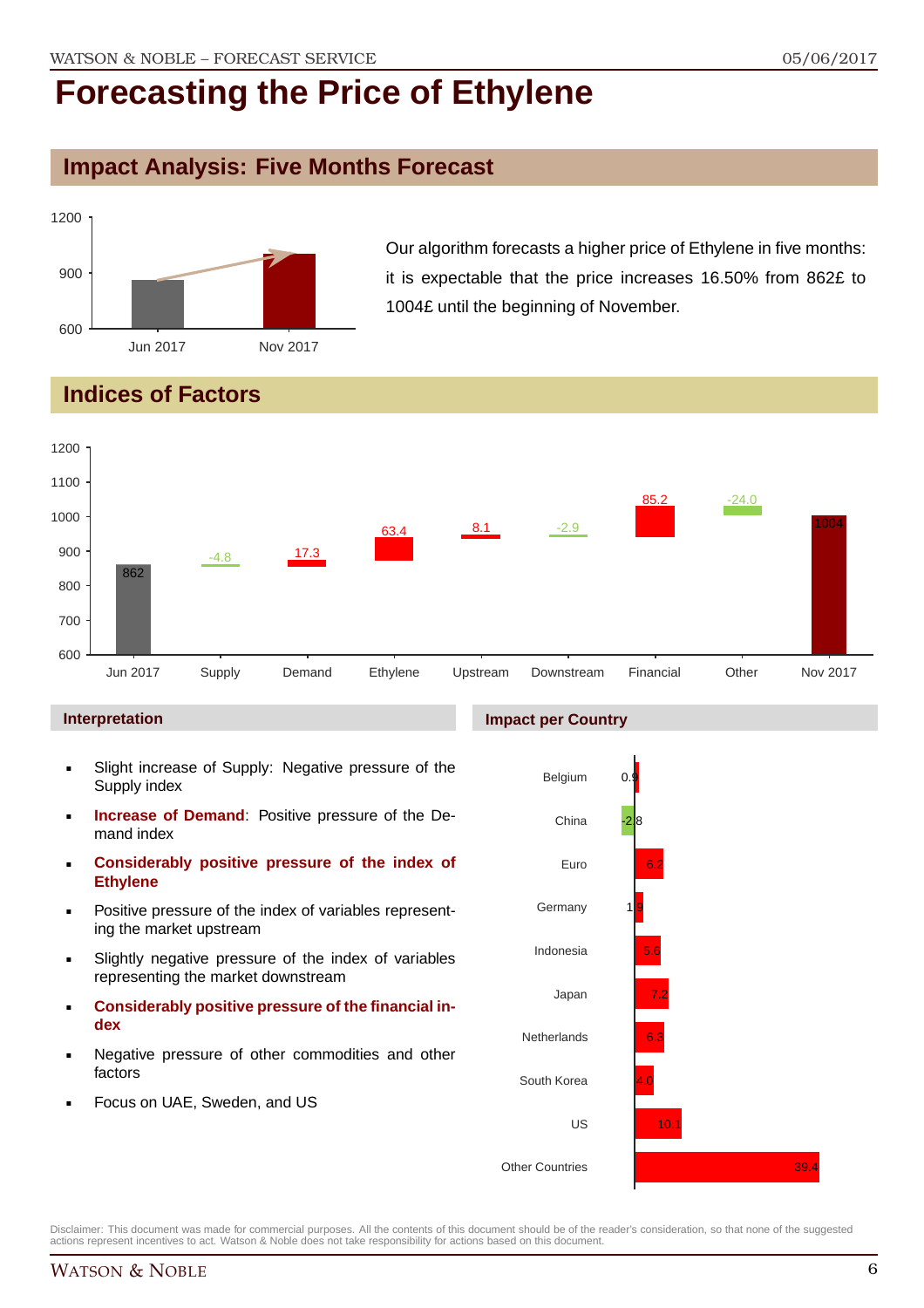## **Impact Analysis: Six Months Forecast**



Our algorithm forecasts a higher price of Ethylene in six months: it is expectable that the price increases 17.47% from 862£ to 1013£ until the beginning of December.

# **Indices of Factors**



### **Interpretation**

- **Considerable decrease of Supply**: Positive pressure of the Supply index
- **Increase of Demand**: Positive pressure of the Demand index
- **Considerably positive pressure of the index of Ethylene**
- Negative pressure of the index of variables representing the market upstream
- Slightly positive pressure of the index of variables representing the market downstream
- Positive pressure of the financial index
- Negative pressure of other commodities and other factors
- Focus on UAE, UK, and Sweden

### **Impact per Country**

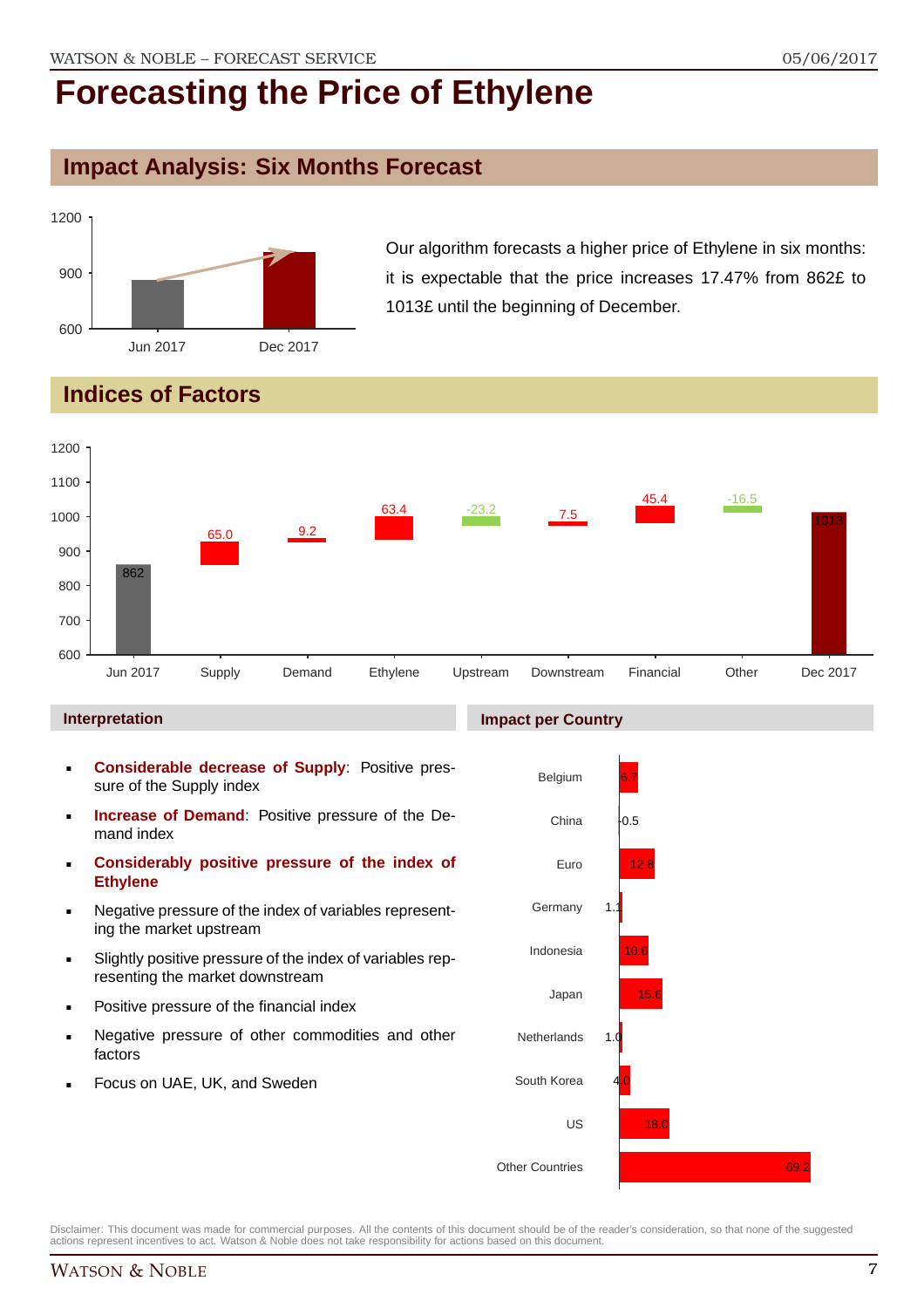# **APPENDIX – Technical Explanation of the Impact Analysis**

In this appendix, we explain the impact analysis of the factors that most contribute for our forecasts.

This Impact Analysis is conducted individually for **each time horizon**, allowing for a distinction between the indices of variables that contribute for our forecasts at short and medium run.

For each time horizon, our analysis has **two components**: first, we present the impact of variables grouped by **indices of factors**; second we present the impact of variables grouped by **indices of countries**.

## **Indices of Factors**

**Indices of factors** are indices of the weighted contributions of the variables grouped in those factors.

**Supply Index:** composed of macroeconomic variables of the producing and exporting countries. It includes variables such as production, exchange rates, inflation, monetary policy, and wages. For example, an increase in wages implies higher production costs which should (in linear, general, and ceteris paribus terms) generate an incentive to increase prices;

**Demand index**: composed of macroeconomic variables of the consuming and importing countries. It includes variables such as production, exchange rates, inflation, monetary policy, and wages. For example, a decrease in a consumer confidence index should (in linear, general, and ceteris paribus terms) increase savings and decrease demand, leading to lower prices;

**Ethylene Index**: composed of variables related to Ethylene. It includes variables such as the price of Ethylene in different regions of the world and exports, imports, and producer prices of Ethylene in some countries. For example, an increase in the price of Ethylene in other region may imply an increase in the price of Ethylene in Europe due to arbitrage movements;

**Upstream index**: composed of variables related to Ethane and Propane. It includes variables such as the price and exports, imports, and producer prices of the inputs in some countries. For example, an increase in the price of Ethane should (in linear, general, and ceteris paribus terms) generate an increase in the price of Ethylene;